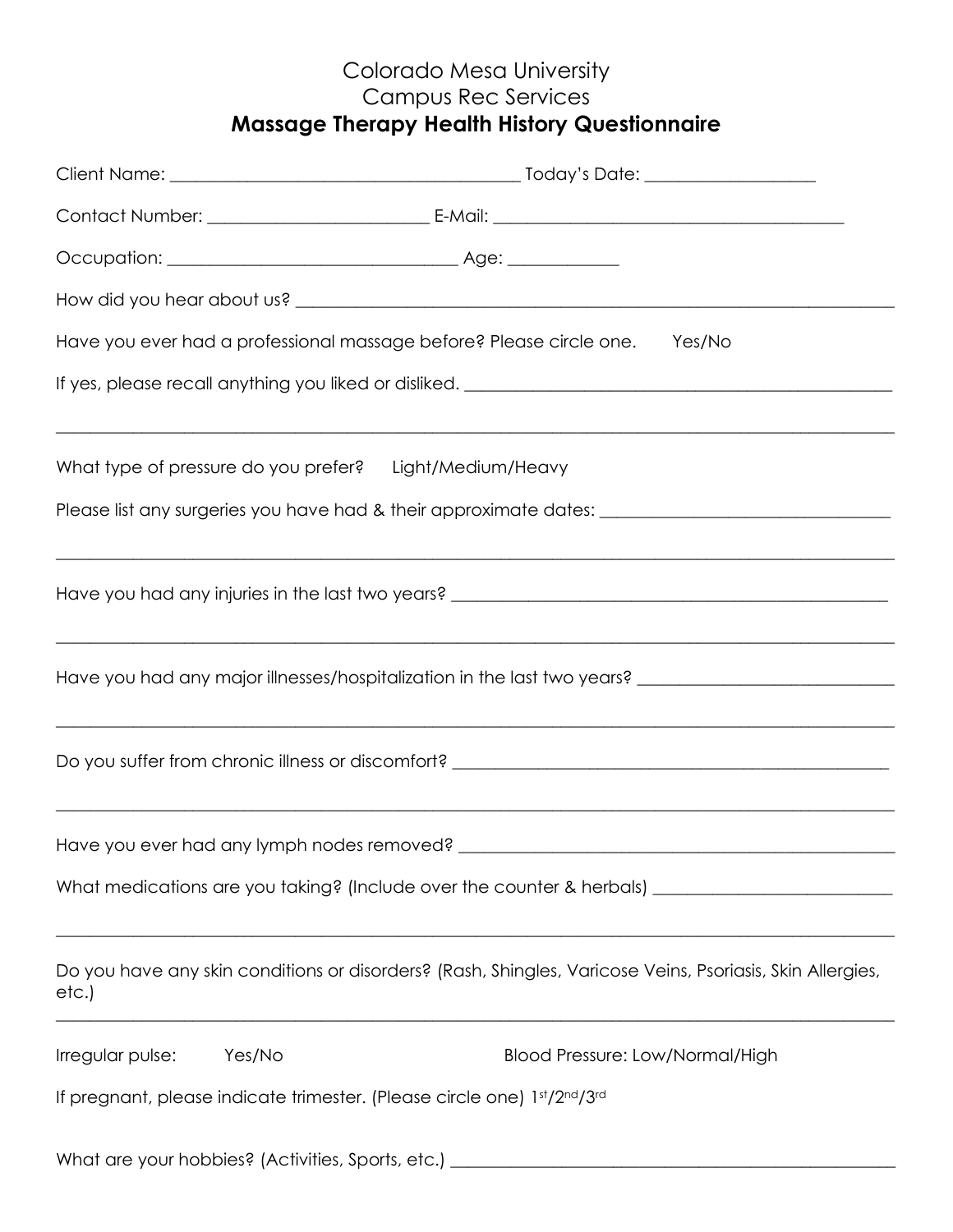Please mark with an 'X' any areas of discomfort and give a brief description of the discomfort you are experiencing:

 $\_$  , and the set of the set of the set of the set of the set of the set of the set of the set of the set of the set of the set of the set of the set of the set of the set of the set of the set of the set of the set of th

 $\_$  , and the set of the set of the set of the set of the set of the set of the set of the set of the set of the set of the set of the set of the set of the set of the set of the set of the set of the set of the set of th



Please circle the following conditions that apply to you, past & present. Please add your comments to clarify:

Indigestion Drug/Alcohol/Caffeine Use Blood Clots Other Infectious Disease (Explain)

Headaches Stroke Numbness/Tingling/Twitch Joint Stiffness/Swelling Theart condition Chronic Pain Spasms/Cramps **Allergies** Allergies Sleep Disorders Broken/Fractured Bones Sinus Problems Paralysis Strains/Sprains and the strains/Sprains and the strains/Sprains and the Asthma herbes/Shingles Tendonitis Lymphedema Cerebral Palsy Bursitis **Bursitis** Exercise Epilepsy Lymph Nodes Removed Epilepsy Arthritis **Arthritis Rashes** Rashes **Multiple Sclerosis** Osteoporosis Athletes Foot Muscular Dystrophy Scoliosis Warts Parkinson's Disease Bone or Joint Disease **Spinal Cord Injury** Moles Spinal Cord Injury Dizziness/Lightheadedness Acne Acne Shortness of Breath Cosmetic Surgery **Example 20 Fainting** Bladder Problems Fainting Nervous Stomach Depression Cold Hands or Feet Cold Sweats Constipation Diabetes Swollen Ankles **Intestinal Gas/Bloating** Fibromyalgia Pressure Sores **Pressure Sores** Colitis **Pressure Sores** Post-Polio Syndrome Varicose Veins **Variance Veins** Cancer/HIV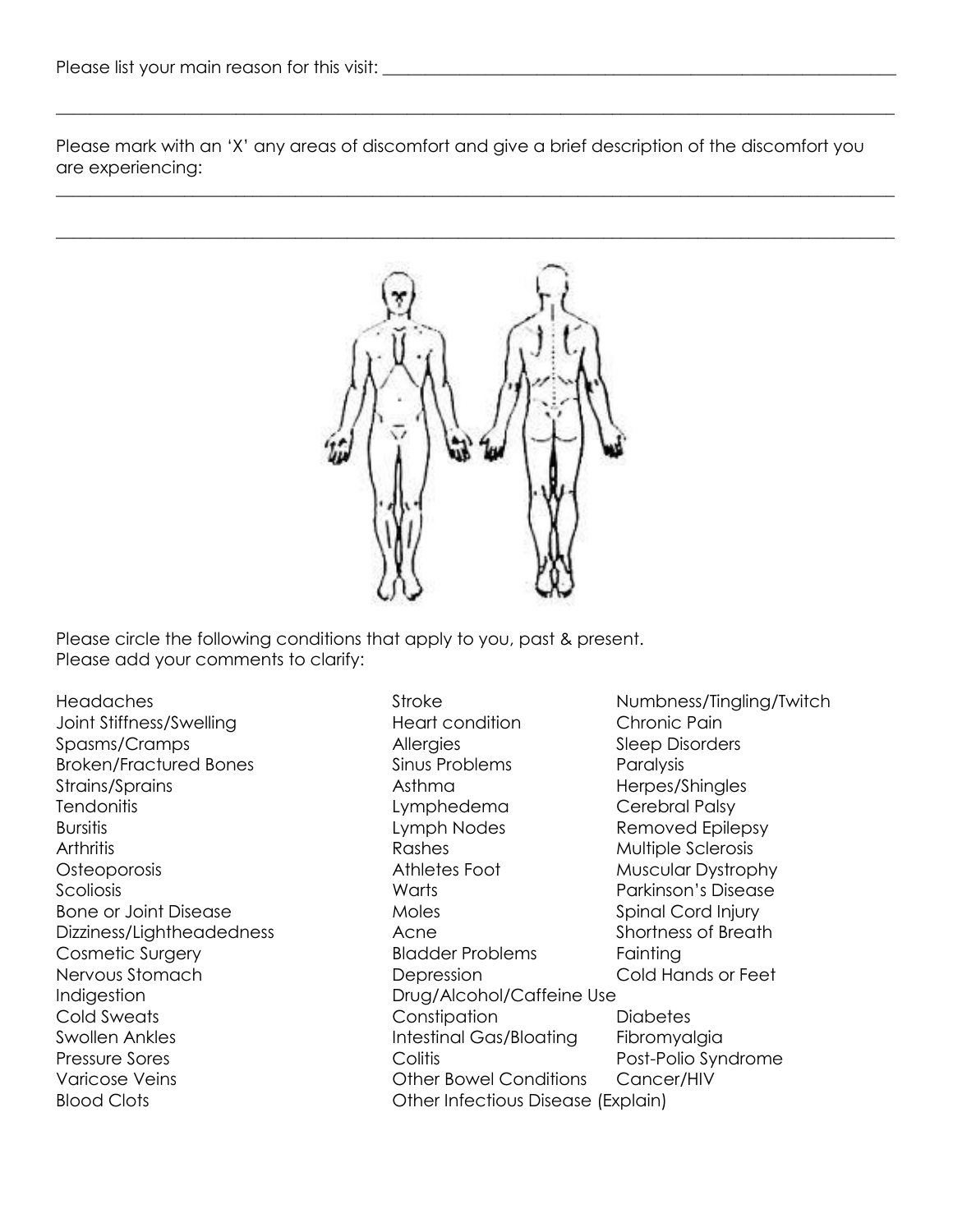Is there any other information your massage therapist should to know before beginning your massage?

*Note: Please be advised that your massage therapy session at the Hamilton Rec Center is for the purpose of stress relief from muscular tension or spasm and/or for increasing circulation, and to contribute to the wellbeing of my body and mind. Furthermore, understand that the massage therapist cannot diagnosis illness, disease, or any other physical or mental disorder.* 

 $\_$  ,  $\_$  ,  $\_$  ,  $\_$  ,  $\_$  ,  $\_$  ,  $\_$  ,  $\_$  ,  $\_$  ,  $\_$  ,  $\_$  ,  $\_$  ,  $\_$  ,  $\_$  ,  $\_$  ,  $\_$  ,  $\_$  ,  $\_$  ,  $\_$  ,  $\_$  ,  $\_$  ,  $\_$  ,  $\_$  ,  $\_$  ,  $\_$  ,  $\_$  ,  $\_$  ,  $\_$  ,  $\_$  ,  $\_$  ,  $\_$  ,  $\_$  ,  $\_$  ,  $\_$  ,  $\_$  ,  $\_$  ,  $\_$  ,

 $\_$  ,  $\_$  ,  $\_$  ,  $\_$  ,  $\_$  ,  $\_$  ,  $\_$  ,  $\_$  ,  $\_$  ,  $\_$  ,  $\_$  ,  $\_$  ,  $\_$  ,  $\_$  ,  $\_$  ,  $\_$  ,  $\_$  ,  $\_$  ,  $\_$  ,  $\_$  ,  $\_$  ,  $\_$  ,  $\_$  ,  $\_$  ,  $\_$  ,  $\_$  ,  $\_$  ,  $\_$  ,  $\_$  ,  $\_$  ,  $\_$  ,  $\_$  ,  $\_$  ,  $\_$  ,  $\_$  ,  $\_$  ,  $\_$  ,

*As such, the massage therapist does not prescribe medical treatment or pharmaceuticals, nor does he/she perform any spinal manipulations. Massage therapy is not a substitute for examinations and/or diagnosis and it is recommended that you see a physician for any physical or medical ailment.* 

*Because a massage therapist must be aware of existing physical conditions, please make certain you have stated all known medical conditions and understand that the client assumes all responsibility and liability for information not disclosed to the massage therapist in this or future massage sessions.* 

*Please document any changes to your current health on this form.*

# **Massage Services Cancellation & Policy Agreement**

Please understand and acknowledge the following policies by signing below:

\_\_\_\_\_\_\_\_\_\_\_\_\_\_\_\_\_\_\_\_\_\_\_\_\_\_\_\_\_\_\_\_ \_\_\_\_\_\_\_\_\_\_\_

\_\_\_\_\_\_\_\_\_\_\_\_\_\_\_\_\_\_\_\_\_\_\_\_\_\_\_\_\_\_\_\_\_\_\_\_ \_\_\_\_\_\_\_\_\_\_\_

- 24-Hour Notice of Cancellation is required in order to avoid
	- o 1) being charged for any missed appointment
	- o 2) to receive any credit for the appointment
	- o 3) to be given the opportunity to reschedule any missed or late appointment.
- The Health History Questionnaire should be completed prior to my appointment time so that all appointments may start and end on time. If my forms are not completed prior to my appointment time, I understand that my massage appointment might begin late and time will not be made up.
- Please shower prior to your appointment.

Client Name (Please Print)

\_\_\_\_\_\_\_\_\_\_\_\_\_\_\_\_\_\_\_\_\_\_\_\_\_\_\_\_\_\_\_\_

Client Signature Date Date Date Date

Signature of Parent *(if under 18 years of age)* Date

*We encourage you to tip your Massage Therapist if you enjoyed your massage service. Cash or check made out to your Massage Therapist is accepted. Thank you and we hope to see you again soon!*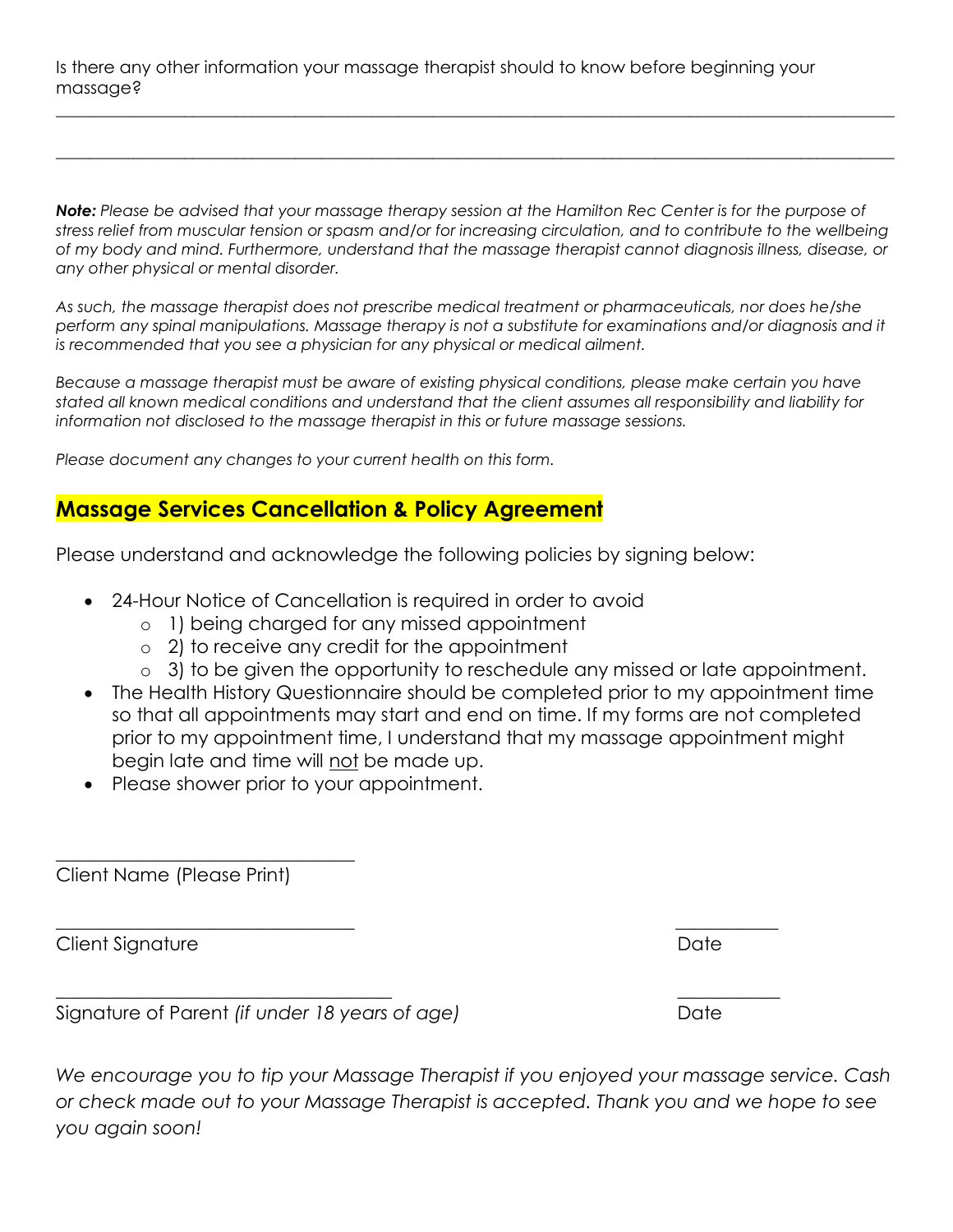## **PAR-Q**

#### **Physical Readiness Questionnaire**

| Name       |     |       | Date |
|------------|-----|-------|------|
| <b>DOB</b> | Age | Phone |      |

Regular exercise is associated with many health benefits. Increasing physical activity is safe for most people. However, some people should check with their doctor before they start becoming much more physically active. Completion of this questionnaire is a first step when planning to increase the amount of physical activity in your life. Please read each question carefully and answer each question honestly.

| <b>YES</b> | NO.       | 1) Has your doctor ever said that you have a heart condition and that you should<br>only do physical activity recommended by a doctor?      |
|------------|-----------|---------------------------------------------------------------------------------------------------------------------------------------------|
| <b>YES</b> | <b>NO</b> | Do you feel pain in your chest when you do physical activity?                                                                               |
| <b>YES</b> | NO.       | In the past month, have you had chest pain when you were not doing physical<br>3)<br>activity?                                              |
| <b>YES</b> | NO.       | Do you lose your balance because of dizziness or do you ever lose<br>4)<br>consciousness?                                                   |
| <b>YES</b> | NO.       | 5) Do you have a bone or joint problem (for example, back, knee, or hip) that could<br>be made worse by a change in your physical activity? |
| <b>YES</b> | NO.       | Is your doctor currently prescribing drugs (for example, water pills) for your<br>6)<br>blood pressure or heart condition?                  |
| <b>YES</b> | NO.       | Do you know of any other reason why you should not do physical activity?                                                                    |

- You should delay becoming much more active if you are not feeling well because of temporary illness such as a cold or a fever or if you are or may become pregnant. Talk to you doctor before you start becoming more active.
- If you answered YES to one or more questions, you will need to get a physical activity release from your doctor before becoming more physically active.
- If you honestly answered NO to all questions you can be reasonably certain you can safely increase your level of physical activity gradually.
- If your health changes so you then answer YES to any of the above questions, seek guidance from a physician.

#### **"I have read, understood and completed this questionnaire. Any questions I had were answered to my full satisfaction."**

| Name |  |
|------|--|
|      |  |

Signature \_\_\_\_\_\_\_\_\_\_\_\_\_\_\_\_\_\_\_\_\_\_\_\_\_\_\_\_\_\_\_\_\_\_\_\_\_\_\_\_\_\_\_ Date \_\_\_\_\_\_\_\_\_\_\_\_\_\_\_\_\_\_\_\_\_\_

| Signature of Parent        | Date |  |
|----------------------------|------|--|
| (If under 18 years of age) |      |  |

**Note: This physical activity clearance is valid for a maximum of 12 months from the date it is completed and becomes invalid if your condition changes so that you would answer YES to any of the seven questions.**